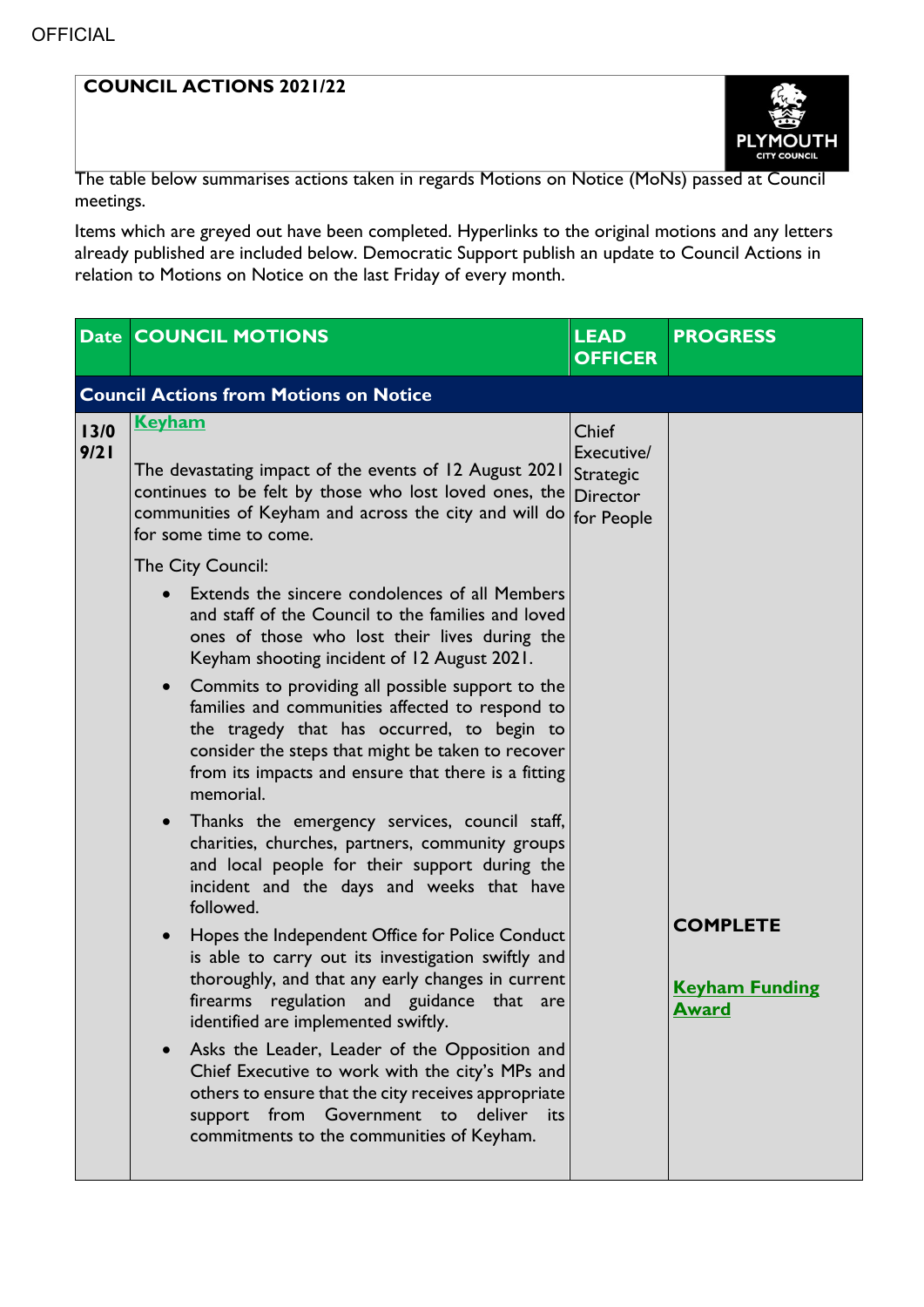| 22/1<br>1/21 |                                | <b>Addressing the Ecological Crisis in line with the Strategic</b><br><b>Climate Crisis</b>                                                                                                              | <b>Director</b><br>for                   | <b>ONGOING</b>                                |
|--------------|--------------------------------|----------------------------------------------------------------------------------------------------------------------------------------------------------------------------------------------------------|------------------------------------------|-----------------------------------------------|
|              | Council therefore resolves to: |                                                                                                                                                                                                          | Place/Servic<br>e Director               | Draft letter with the<br>Leader for approval. |
|              | I.                             | Note the proposed Climate and Ecological<br><b>Emergency Bill</b>                                                                                                                                        | for<br>Strategic<br>Planning             |                                               |
|              | II.                            | Ask the Leader to write to local MPs, asking them<br>that the<br>Department<br>guarantee<br>for<br>to                                                                                                    | and<br>Infrastructu<br>re                |                                               |
|              |                                | Environment, Food and Rural Affairs, the Office                                                                                                                                                          |                                          |                                               |
|              |                                | for Environmental Protection established in the<br>Environment Bill 2021, sets strong and ambitious                                                                                                      |                                          |                                               |
|              |                                | biodiversity targets to mitigate the ecological crisis<br>that is facing the country                                                                                                                     |                                          |                                               |
|              | III.                           | Ensure Plymouth City Council decisions that                                                                                                                                                              |                                          |                                               |
|              |                                | mitigate our carbon emissions minimise impacts to                                                                                                                                                        |                                          |                                               |
|              |                                | ecosystems, food and water availability and human                                                                                                                                                        |                                          |                                               |
|              |                                | health and also mitigates and appropriately                                                                                                                                                              |                                          |                                               |
|              |                                | compensates any residual impacts                                                                                                                                                                         |                                          |                                               |
|              |                                | Ensure Plymouth City Council decisions relating to<br>climate and ecological matters have a positive net impact<br>on local communities, our young people, and a full<br>equalities impact be undertaken |                                          |                                               |
| 22/1<br>1/21 | <b>Recovery.</b>               | This Council declares an urgent need for Ocean                                                                                                                                                           | Strategic<br><b>Director</b>             | <b>ONGOING</b>                                |
|              |                                | We recognise that we need ocean recovery to meet our<br>net zero carbon targets, and we need net zero carbon to<br>recover our ocean.                                                                    | for<br>Place/Servic<br>e Director<br>for | Draft letter prepared<br>for approval.        |
|              |                                | This Council pledges to:                                                                                                                                                                                 | Economic                                 |                                               |
|              |                                | 1. The Leader to report to Full Council, in line with<br>the development of the National Marine Park, on                                                                                                 | Developme<br>nt                          |                                               |
|              |                                | the actions and projects that will continue and                                                                                                                                                          |                                          |                                               |
|              |                                | improve ocean recovery in Plymouth Sound.<br>2. Consider the impact on ocean recovery in all                                                                                                             |                                          |                                               |
|              |                                | strategic decisions, budgets, and approaches to                                                                                                                                                          |                                          |                                               |
|              |                                | decisions by the Council (particularly in planning,                                                                                                                                                      |                                          |                                               |
|              |                                | regeneration, skills and economic policy), aligning<br>ocean recovery with climate emergency plans.                                                                                                      |                                          |                                               |
|              |                                | 3. Ensure that the Local Plan supports ocean<br>recovery as part of the National Marine Park                                                                                                             |                                          |                                               |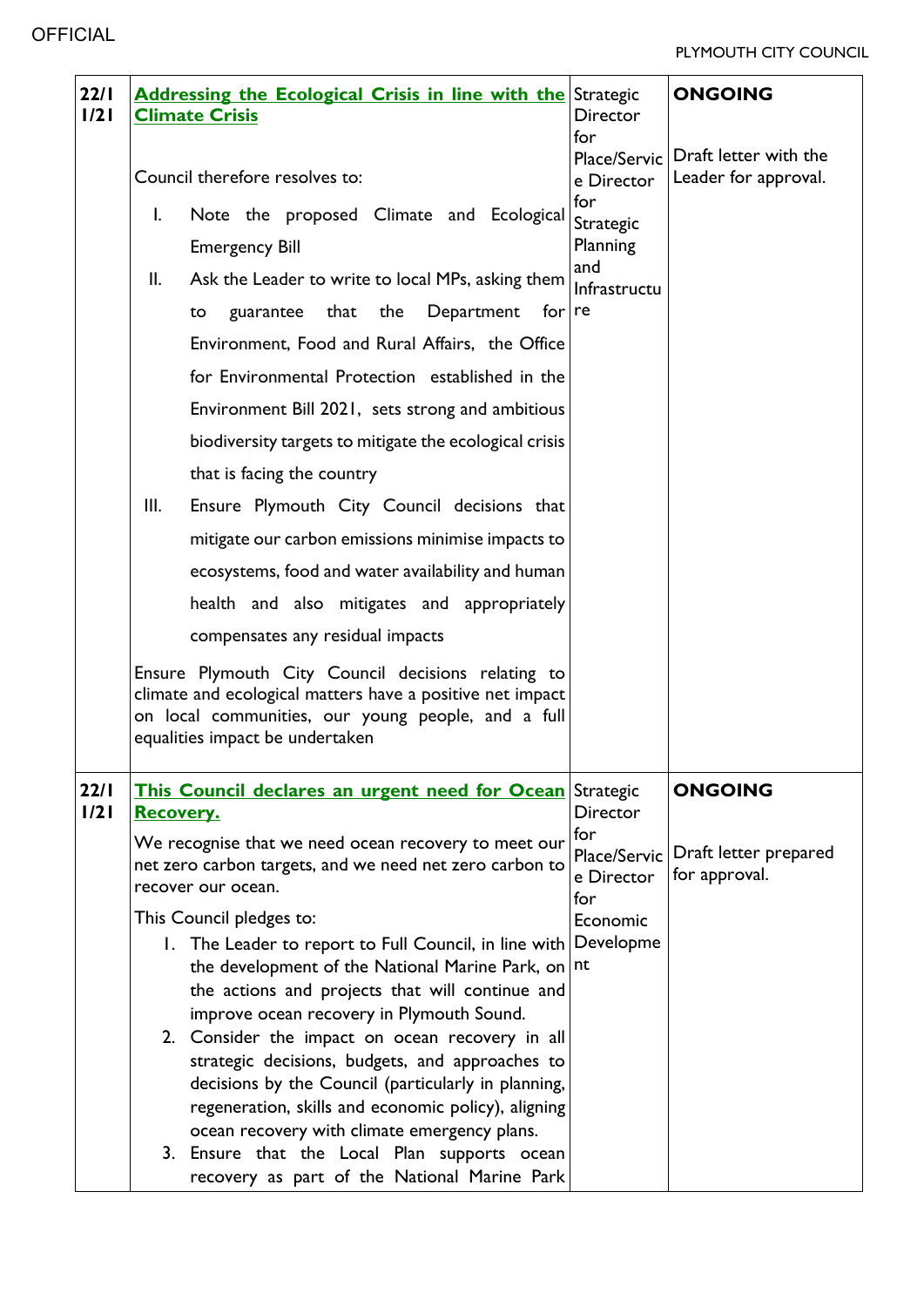|  | planning considerations, and through the existing                             |  |
|--|-------------------------------------------------------------------------------|--|
|  | TECF partnership.                                                             |  |
|  | 4. Work with partners locally and nationally to                               |  |
|  | deliver increased sustainability in local marine                              |  |
|  | industries, and invest in the development of a                                |  |
|  | sustainable and equitable blue economy, including                             |  |
|  | the local fishing industry and the vital work of                              |  |
|  | Devon & Severn IFCA.                                                          |  |
|  | 5. Grow ocean literacy and marine citizenship in the                          |  |
|  | city, including ensuring all pupils have a first-hand                         |  |
|  | experience of the ocean before leaving primary                                |  |
|  | school, and promote sustainable and equitable                                 |  |
|  | access to the ocean through physical and digital                              |  |
|  | experiences, ensuring these are key outcomes in                               |  |
|  | the development of the NMP.                                                   |  |
|  | 6. Create an online portal of the Council website to                          |  |
|  | update on ocean recovery progress, signpost to                                |  |
|  | ocean literacy development opportunities, and                                 |  |
|  | marine citizenship pledges.                                                   |  |
|  | 7. The Leader to write to the Prime Minister to call                          |  |
|  | on the Government to put the ocean into net                                   |  |
|  | recovery by 2030 by:                                                          |  |
|  | Ensuring Inshore Fisheries<br>and<br>a.<br>Conservation Authorities           |  |
|  | the<br>have                                                                   |  |
|  | resources they need to effectively<br>research and monitor our growing number |  |
|  | of marine protected areas, and to set and                                     |  |
|  | enforce appropriate fishing levels that                                       |  |
|  | support local economies and deliver                                           |  |
|  | environmental sustainability.                                                 |  |
|  | b. Incorporating social scientific evidence and                               |  |
|  | lived experience to improve community                                         |  |
|  | co-production of policy and develop more                                      |  |
|  | effective and equitable solutions.                                            |  |
|  | c. And by listening to marine scientific advice                               |  |
|  | to update the Marine Policy Statement and                                     |  |
|  | produce a national Ocean Recovery                                             |  |
|  | Strategy which will:                                                          |  |
|  | i. Enable the recovery of marine                                              |  |
|  | ecosystems rather than managing                                               |  |
|  | degraded or altered habitats in                                               |  |
|  | their reduced state.                                                          |  |
|  | ii. Consider levelling up,<br>marine                                          |  |
|  | conservation, energy, industrial                                              |  |
|  | growth, flood and coastal erosion                                             |  |
|  | risk<br>management,<br>climate                                                |  |
|  | adaptation and fisheries policy                                               |  |
|  | holistically<br>rather<br>than<br>as                                          |  |
|  | competing interests.                                                          |  |
|  |                                                                               |  |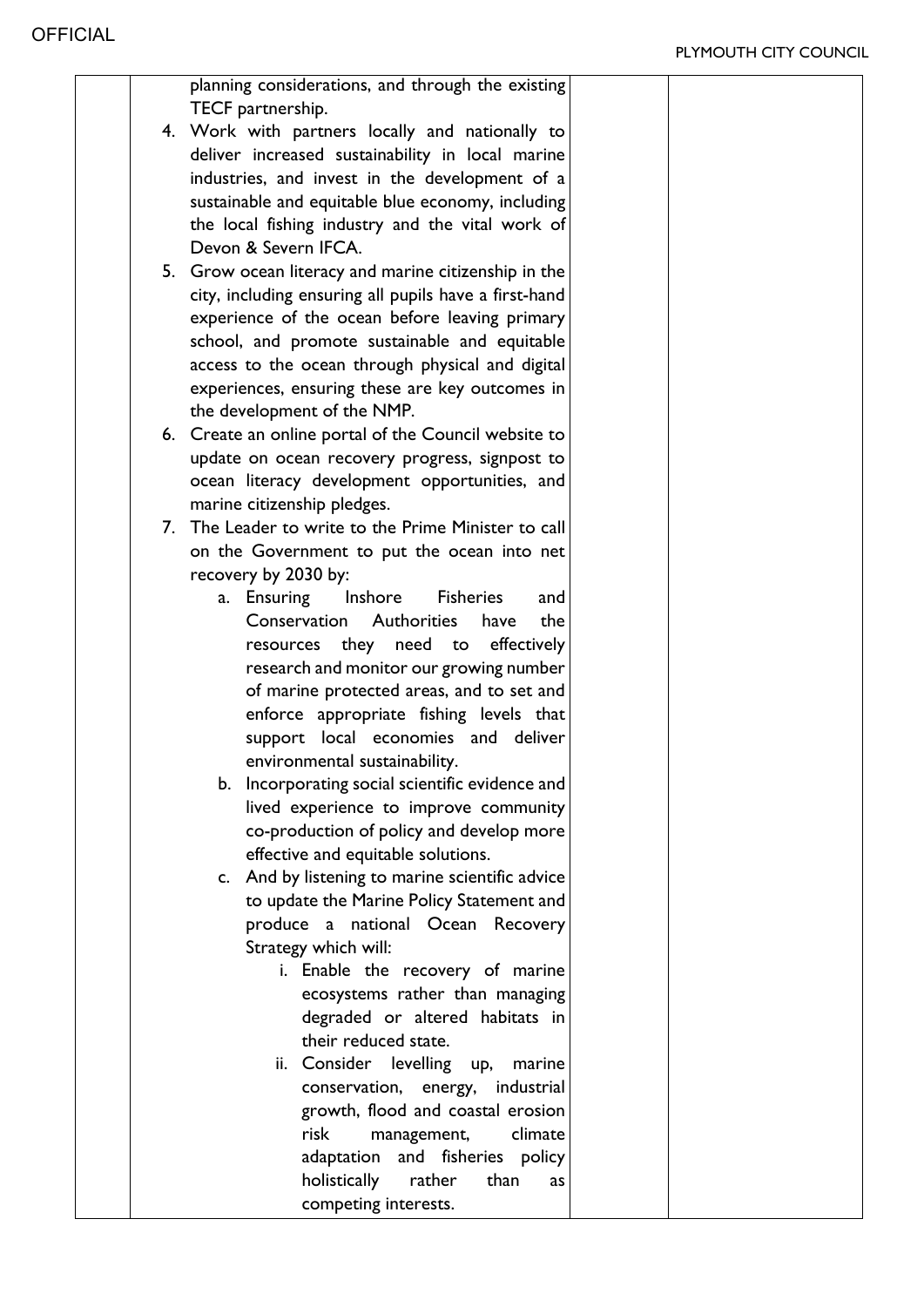|              | iii. Develop a smarter approach to<br>managing the health of the entire<br>ocean that moves beyond Marine<br>Protected Areas and enables links<br>to be made across sectors towards<br>sustainability.<br>iv. Establish improved processes for<br>understanding the benefits from<br>ocean management, leaving no<br>doubt the links between this and<br>livelihoods<br>human<br>lives,<br>and<br>wellbeing.                                                                                                                                                                                                                                                                                                                                                                                                                                                                             |                                                                                                           |                                                                 |
|--------------|------------------------------------------------------------------------------------------------------------------------------------------------------------------------------------------------------------------------------------------------------------------------------------------------------------------------------------------------------------------------------------------------------------------------------------------------------------------------------------------------------------------------------------------------------------------------------------------------------------------------------------------------------------------------------------------------------------------------------------------------------------------------------------------------------------------------------------------------------------------------------------------|-----------------------------------------------------------------------------------------------------------|-----------------------------------------------------------------|
| 22/1<br>1/21 | <b>Opposing Routine Discharges of Raw Sewage in</b><br><b>Plymouth's rivers and marine habitats</b><br>This council asks the Leader of the Council to:-<br>1. Write to all local MPs to lobby the Environment<br>Secretary to provide a timetable for the ending of<br>raw sewage discharges into rivers and seas and call<br>for swift implementation of provisions in the<br><b>Environment Bill.</b><br>2. For the Leader of the Council to write to South<br>West Water for their plans to eradicate the<br>practice in rivers and coastal areas around<br>Plymouth and rivers that flow through the city.<br>3. For the Council Chief Executive to investigate<br>whether water quality of our city's bathing waters<br>could be better communicated to the people of<br>Plymouth so they can be informed about when it<br>is safe to swim in the sea or rivers around<br>Plymouth. | <b>Strategic</b><br><b>Director</b><br>for Place                                                          | <b>ONGOING</b><br>Draft letter with the<br>Leader for approval. |
| 22/1<br>1/21 | <b>Traffic Speed on the A38 Parkway</b><br>This motion, in view of the continuing concerns and spike<br>in road traffic incidents this Council asks the Cabinet<br>Member for Transport to publish, within seven days, a<br>briefing note to all Members highlighting:-<br>The number and dates of meetings he has held with<br>Highways England since May 2021 to discuss with the<br>issue of improving safety and efficiency on the A38<br>Parkway between its junctions with the Tamar Bridge<br>and Deep Lane, Plympton.                                                                                                                                                                                                                                                                                                                                                            | Strategic<br><b>Director</b><br>for Place/<br><b>Service</b><br>Director<br>for Street<br><b>Services</b> | <b>COMPLETE</b>                                                 |